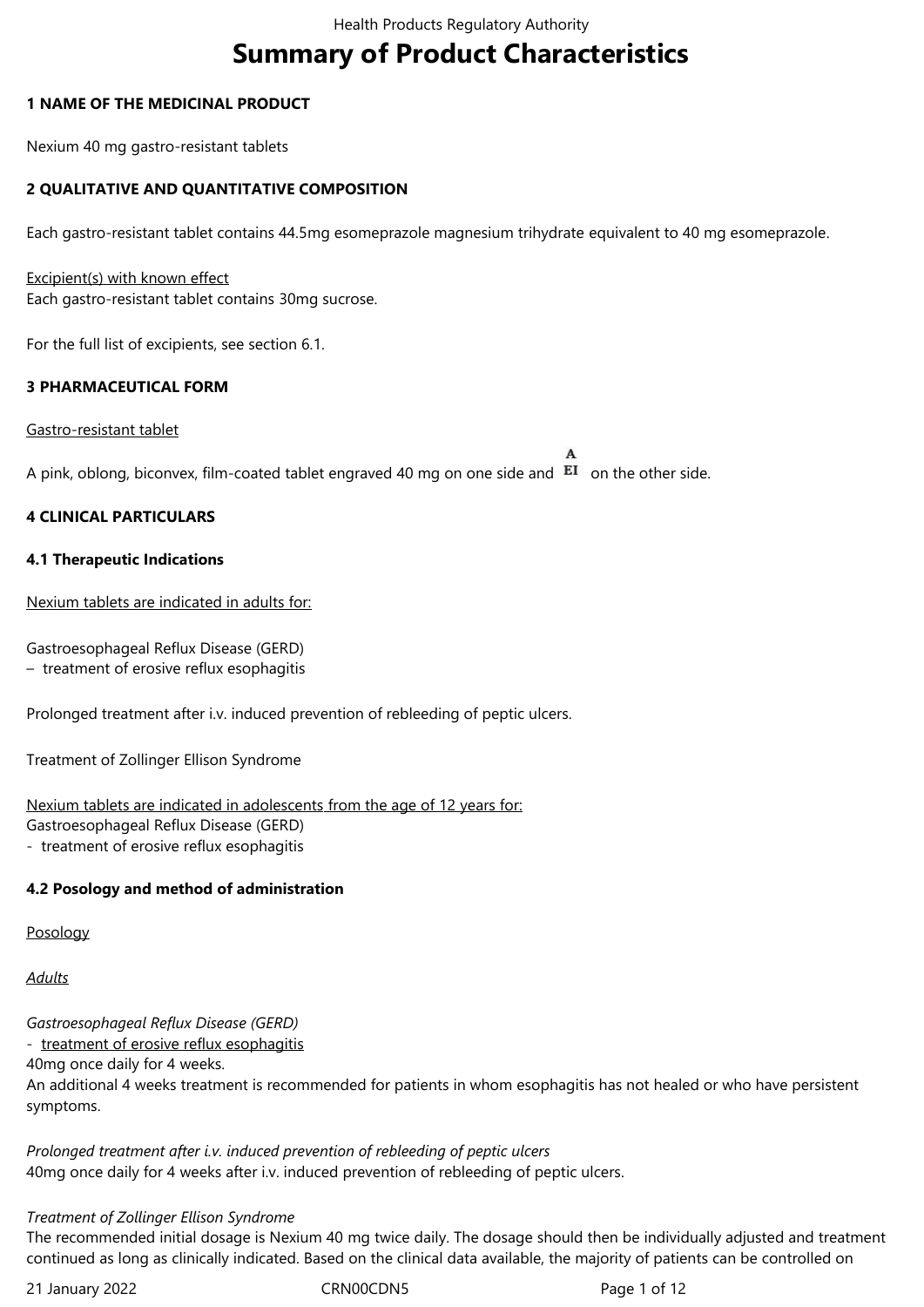doses between 80 to 160 mg esomeprazole daily. With doses above 80 mg daily, the dose should be divided and given twice daily.

#### Special Populations

#### *Renal impairment*

Dose adjustment is not required in patients with impaired renal function. Due to limited experience in patients with severe renal insufficiency, such patients should be treated with caution (see section 5.2).

## *Hepatic impairment*

Dose adjustment is not required in patients with mild to moderate liver impairment. For patients with severe liver impairment, a maximum dose of 20mg Nexium should not be exceeded (see section 5.2).

#### *Elderly*

Dose adjustment is not required in the elderly.

Paediatric population

Adolescents from the age of 12 years

*Gastroesophageal Reflux Disease (GERD)*

- treatment of erosive reflux esophagitis

40 mg once daily for 4 weeks.

An additional 4 weeks treatment is recommended for patients in whom esophagitis has not healed or who have persistent symptoms.

## *Children below the age of 12 years*

For posology in patients aged 1 to 11 reference is made to the Nexium sachet SmPC.

## Method of administration

The tablets should be swallowed whole with liquid. The tablets should not be chewed or crushed. For patients who have difficulty in swallowing the tablets can also be dispersed in half a glass of non-carbonated water. No other liquids should be used as the enteric coating may be dissolved. Stir until the tablets disintegrate and drink the liquid with the pellets immediately or within 30minutes. Rinse the glass with half a glass of water and drink. The pellets must not be chewed or crushed.

For patients who cannot swallow, the tablets can be dispersed in non-carbonated water and administered through a gastric tube. It is important that the appropriateness of the selected syringe and tube is carefully tested. For preparation and administration instructions see section 6.6.

#### **4.3 Contraindications**

Hypersensitivity to the active substance, to substituted benzimidazoles or to any of the excipients listed in section 6.1.

Esomeprazole should not be used concomitantly with nelfinavir (see section 4.5).

#### **4.4 Special warnings and precautions for use**

In the presence of any alarm symptom (e.g. significant unintentional weight loss, recurrent vomiting, dysphagia, haematemesis or melaena) and when gastric ulcer is suspected or present, malignancy should be excluded, as treatment with Nexium may alleviate symptoms and delay diagnosis.

#### Long term use

Patients on long-term treatment (particularly those treated for more than a year) should be kept under regular surveillance.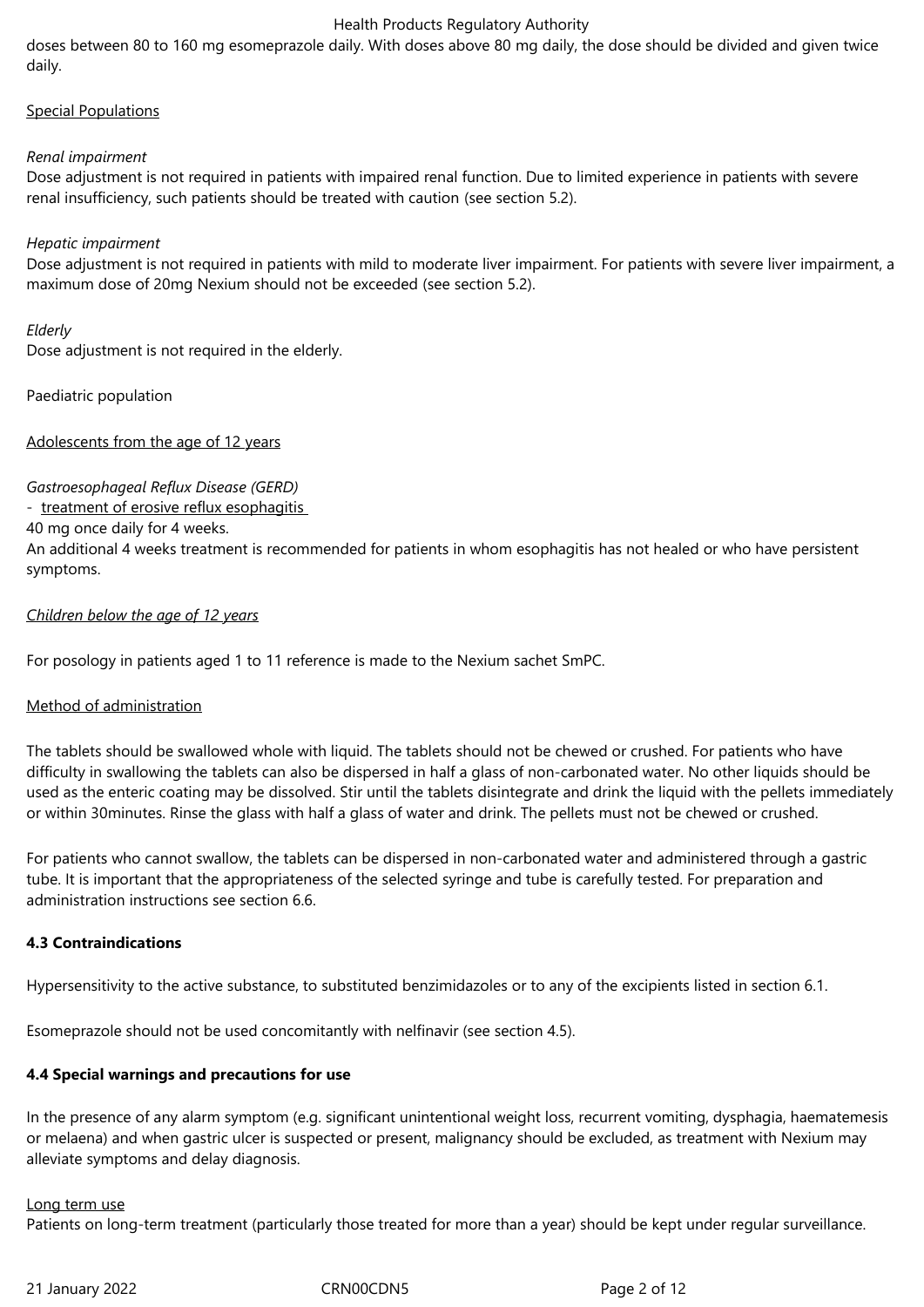## On demand treatment

Patients on on-demand treatment should be instructed to contact their physician if their symptoms change in character.

## *Helicobacter pylori* eradication

When prescribing esomeprazole for eradication of *Helicobacter pylori* possible drug interactions for all components in the triple therapy should be considered. Clarithromycin is a potent inhibitor of CYP3A4 and hence contraindications and interactions for clarithromycin should be considered when the triple therapy is used in patients concurrently taking other drugs metabolised via CYP3A4 such as cisapride.

## Gastrointestinal infections

Treatment with proton pump inhibitors may lead to slightly increased risk of gastrointestinal infections such as *Salmonella* and *Campylobacter* (see section 5.1).

## Absorption of vitamin B12

Esomeprazole, as all acid-blocking medicines, may reduce the absorption of vitamin B12 (cyanocobalamin) due to hypo- or achlorhydria. This should be considered in patients with reduced body stores or risk factors for reduced vitamin B12 absorption on long‑term therapy.

#### Hypomagnesaemia

Severe hypomagnesaemia has been reported in patients treated with proton pump inhibitors (PPIs) like esomeprazole for at least three months, and in most cases for a year. Serious manifestations of hypomagnesaemia such as fatigue, tetany, delirium, convulsions, dizziness and ventricular arrhythmia can occur but they may begin insidiously and be overlooked. In most affected patients, hypomagnesaemia improved after magnesium replacement and discontinuation of the PPI.

For patients expected to be on prolonged treatment or who take PPIs with digoxin or drugs that may cause hypomagnesaemia (e.g. diuretics), healthcare professionals should consider measuring magnesium levels before starting PPI treatment and periodically during treatment.

## Risk of fracture

Proton pump inhibitors, especially if used in high doses and over long durations (>1 year), may modestly increase the risk of hip, wrist and spine fracture, predominantly in the elderly or in presence of other recognised risk factors. Observational studies suggest that proton pump inhibitors may increase the overall risk of fracture by 10‑40%. Some of this increase may be due to other risk factors. Patients at risk of osteoporosis should receive care according to current clinical guidelines and they should have an adequate intake of vitamin D and calcium.

## Subacute cutaneous lupus erythematosus (SCLE)

Proton pump inhibitors are associated with very infrequent cases of SCLE. If lesions occur, especially in sun-exposed areas of the skin, and if accompanied by arthralgia, the patient should seek medical help promptly and the health care professional should consider stopping Nexium. SCLE after previous treatment with a proton pump inhibitor may increase the risk of SCLE with other proton pump inhibitors.

## Combination with other medicinal products

Co-administration of esomeprazole with atazanavir is not recommended (see section 4.5). If the combination of atazanavir with a proton pump inhibitor is judged unavoidable, close clinical monitoring is recommended in combination with an increase in the dose of atazanavir to 400 mg with 100 mg of ritonavir; esomeprazole 20 mg should not be exceeded.

Esomeprazole is a CYP2C19 inhibitor. When starting or ending treatment with esomeprazole, the potential for interactions with drugs metabolised through CYP2C19 should be considered. An interaction is observed between clopidogrel and esomeprazole (see section 4.5). The clinical relevance of this interaction is uncertain. As a precaution, concomitant use of esomeprazole and clopidogrel should be discouraged.

When prescribing esomeprazole for on-demand therapy, the implications for interactions with other pharmaceuticals, due to fluctuating plasma concentrations of esomeprazole should be considered. See section 4.5.

#### Serious cutaneous adverse reactions (SCARs)

21 January 2022 CRN00CDN5 Page 3 of 12 Serious cutaneous adverse reactions (SCARs) such as erythema multiforme (EM), Stevens-Johnson syndrome (SJS), toxic epidermal necrolysis (TEN), and drug reaction with eosinophilia and systemic symptoms (DRESS), which can be life-threatening, have been reported very rarely in association with esomeprazole treatment.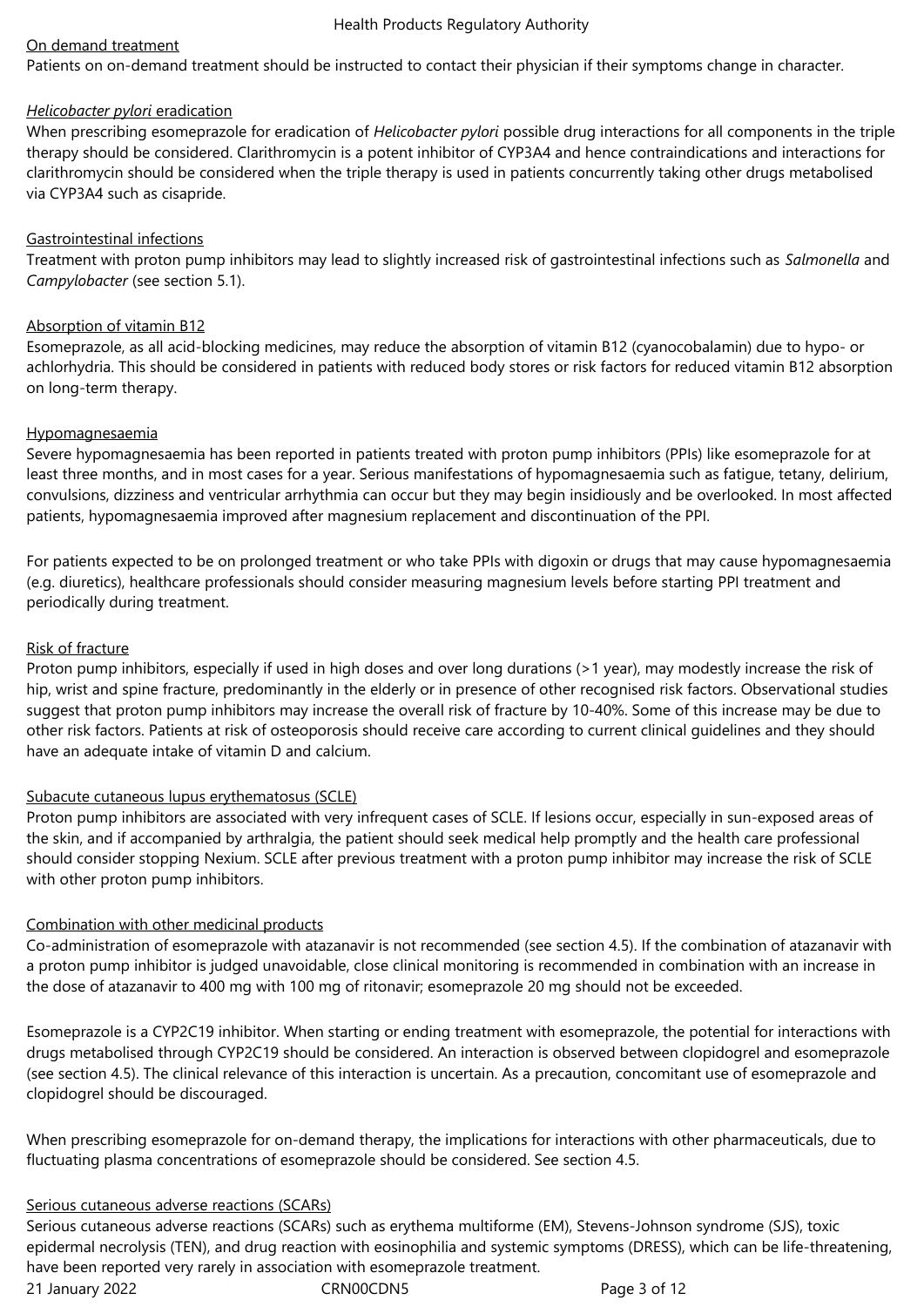Patients should be advised of the signs and symptoms of the severe skin reaction EM/SJS/TEN/DRESS and should seek medical advice from their physician immediately when observing any indicative signs or symptoms.

Esomeprazole should be discontinued immediately upon signs and symptoms of severe skin reactions and additional medical care/close monitoring should be provided as needed.

Re-challenge should not be undertaken in patients with EM/SJS/TEN/DRESS.

## Sucrose

This medicinal product contains sucrose. Patients with rare hereditary problems of fructose intolerance, glucose-galactose malabsorption or sucrase-isomaltase insufficiency should not take this medicine.

## Sodium

This medicine contains less than 1 mmol sodium (23 mg) per tablet, that is to say essentially 'sodium-free'.

## Interference with laboratory tests

Increased Chromogranin A (CgA) level may interfere with investigations for neuroendocrine tumours. To avoid this interference, esomeprazole treatment should be stopped for at least 5 days before CgA measurements (see section 5.1). If CgA and gastrin levels have not returned to reference range after initial measurement, measurements should be repeated 14 days after cessation of proton pump inhibitor treatment.

## **4.5 Interaction with other medicinal products and other forms of interactions**

## Effects of esomeprazole on the pharmacokinetics of other drugs

## *Protease inhibitors*

Omeprazole has been reported to interact with some protease inhibitors. The clinical importance and the mechanisms behind these reported interactions are not always known. Increased gastric pH during omeprazole treatment may change the absorption of the protease inhibitors. Other possible interaction mechanisms are via inhibition of CYP2C19.

For atazanavir and nelfinavir, decreased serum levels have been reported when given together with omeprazole and concomitant administration is not recommended. Co-administration of omeprazole (40mg once daily) with atazanavir 300mg/ritonavir 100mg to healthy volunteers resulted in a substantial reduction in atazanavir exposure (approximately 75% decrease in AUC, C<sup>max</sup> and C<sup>min</sup>). Increasing the atazanavir dose to 400mg did not compensate for the impact of omeprazole on atazanavir exposure. The co-administration of omeprazole (20mg qd) with atazanavir 400mg/ritonavir 100mg to healthy volunteers resulted in a decrease of approximately 30% in the atazanavir exposure as compared with the exposure observed with atazanavir 300mg/ritonavir 100mg qd without omeprazole 20mg qd. Co-administration of omeprazole (40mg qd) reduced mean nelfinavir AUC,  $C^{max}$  and  $C^{min}$  by 36–39 % and mean AUC,  $C^{max}$  and  $C^{min}$  for the pharmacologically active metabolite M8 was reduced by 75-92%.Due to the similar pharmacodynamic effects and pharmacokinetic properties of omeprazole and esomeprazole, concomitant administration with esomeprazole and atazanavir is not recommended (see section 4.4) and concomitant administration with esomeprazole and nelfinavir is contraindicated (see section 4.3).

For saquinavir (with concomitant ritonavir), increased serum levels (80-100%) have been reported during concomitant omeprazole treatment (40mg qd). Treatment with omeprazole 20mg qd had no effect on the exposure of darunavir (with concomitant ritonavir) and amprenavir (with concomitant ritonavir). Treatment with esomeprazole 20mg qd had no effect on the exposure of amprenavir (with and without concomitant ritonavir). Treatment with omeprazole 40mg qd had no effect on the exposure of lopinavir (with concomitant ritonavir).

## *Methotrexate*

When given together with PPIs, methotrexate levels have been reported to increase in some patients. In high-dose methotrexate administration a temporary withdrawal of esomeprazole may need to be considered.

## *Tacrolimus*

Concomitant administration of esomeprazole has been reported to increase the serum levels of tacrolimus. A reinforced monitoring of tacrolimus concentrations as well as renal function (creatinine clearance) should be performed, and dosage of tacrolimus adjusted if needed.

## *Medicinal products with pH dependent absorption*

Gastric acid suppression during treatment with esomeprazole and other PPIs might decrease or increase the absorption of medicinal products with a gastric pH dependent absorption. As with other medicinal products that decrease intragastric acidity,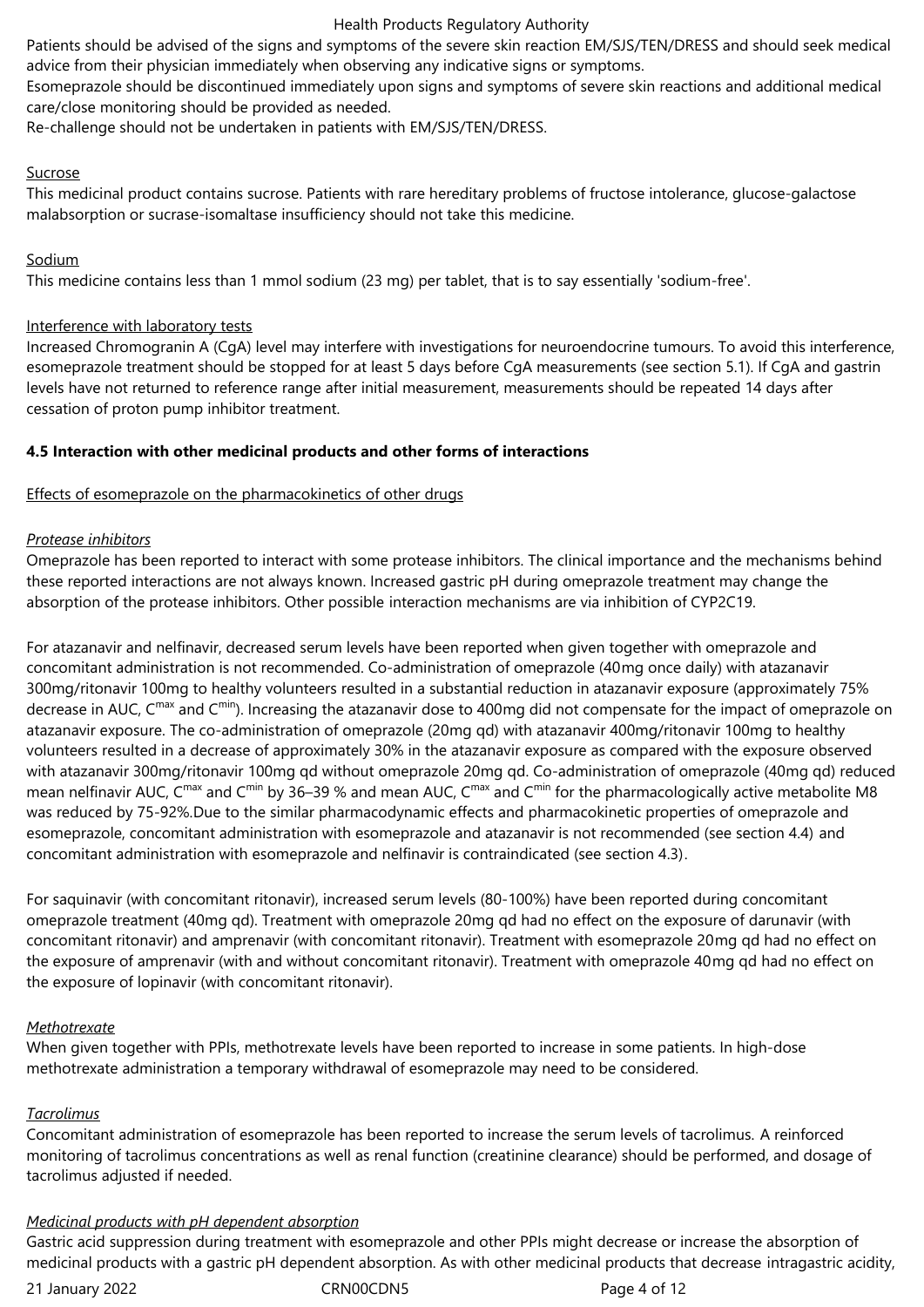the absorption of medicinal products such as ketoconazole, itraconazole and erlotinib can decrease and the absorption of digoxin can increase during treatment with esomeprazole. Concomitant treatment with omeprazole (20 mg daily) and digoxin in healthy subjects increased the bioavailability of digoxin by 10% (up to 30% in two out of ten subjects). Digoxin toxicity has been rarely reported. However, caution should be exercised when esomeprazole is given at high doses in elderly patients. Therapeutic drug monitoring of digoxin should then be reinforced.

## *Medicinal products metabolised by CYP2C19*

Esomeprazole inhibits CYP2C19, the major esomeprazole-metabolising enzyme. Thus, when esomeprazole is combined with drugs metabolised by CYP2C19, such as diazepam, citalopram, imipramine, clomipramine, phenytoin etc., the plasma concentrations of these drugs may be increased and a dose reduction could be needed. This should be considered especially when prescribing esomeprazole for on-demand therapy.

## *Diazepam*

Concomitant administration of 30mg esomeprazole resulted in a 45% decrease in clearance of the CYP2C19 substrate diazepam.

## *Phenytoin*

Concomitant administration of 40mg esomeprazole resulted in a 13% increase in trough plasma levels of phenytoin in epileptic patients. It is recommended to monitor the plasma concentrations of phenytoin when treatment with esomeprazole is introduced or withdrawn.

## *Voriconazole*

Omeprazole (40mg once daily) increased voriconazole (a CYP2C19 substrate) C<sup>max</sup>and AUC<sup>t</sup>by 15% and 41%, respectively.

## *Cilostazol*

Omeprazole as well as esomeprazole act as inhibitors of CYP2C19. Omeprazole, given in doses of 40 mg to healthy subjects in a cross-over study, increased C max and AUC for cilostazol by 18% and 26% respectively, and one of its active metabolites by 29% and 69% respectively.

#### *Cisapride*

In healthy volunteers, concomitant administration of 40mg esomeprazole resulted in a 32% increase in area under the plasma concentration-time curve (AUC) and a 31% prolongation of elimination half-life  $(t_{1/2})$  but no significant increase in peak plasma levels of cisapride. The slightly prolonged QTc interval observed after administration of cisapride alone, was not further prolonged when cisapride was given in combination with esomeprazole (see also section 4.4).

#### *Warfarin*

Concomitant administration of 40mg esomeprazole to warfarin-treated patients in a clinical trial showed that coagulation times were within the accepted range. However, post-marketing, a few isolated cases of elevated INR of clinical significance have been reported during concomitant treatment. Monitoring is recommended when initiating and ending concomitant esomeprazole treatment during treatment with warfarin or other coumarine derivatives.

## *Clopidogrel*

Results from studies in healthy subjects have shown a pharmacokinetic (PK)/ pharmacodynamic (PD) interaction between clopidogrel (300mg loading dose/75mg daily maintenance dose) and esomeprazole (40mg p.o.daily) resulting in decreased exposure to the active metabolite of clopidogrel by an average of 40% and resulting in decreased maximum inhibition of (ADP induced) platelet aggregation by an average of 14%.

When clopidogrel was given together with a fixed dose combination of esomeprazole 20mg + ASA 81mg compared to clopidogrel alone in a study in healthy subjects there was a decreased exposure by almost 40% of the active metabolite of clopidogrel. However, the maximum levels of inhibition of (ADP induced) platelet aggregation in these subjects were the same in the clopidogrel and the clopidogrel  $+$  the combined (esomeprazole  $+$  ASA) product groups. Inconsistent data on the clinical implications of a PK/PD interaction of esomeprazole in terms of major cardiovascular events have been reported from both observational and clinical studies. As a precaution concomitant use of clopidogrel should be

#### *Investigated medicinal products with no clinically relevant interaction Amoxicillin and quinidine*

Esomeprazole has been shown to have no clinically relevant effects on the pharmacokinetics of amoxicillin or quinidine.

21 January 2022 CRN00CDN5 Page 5 of 12

discouraged.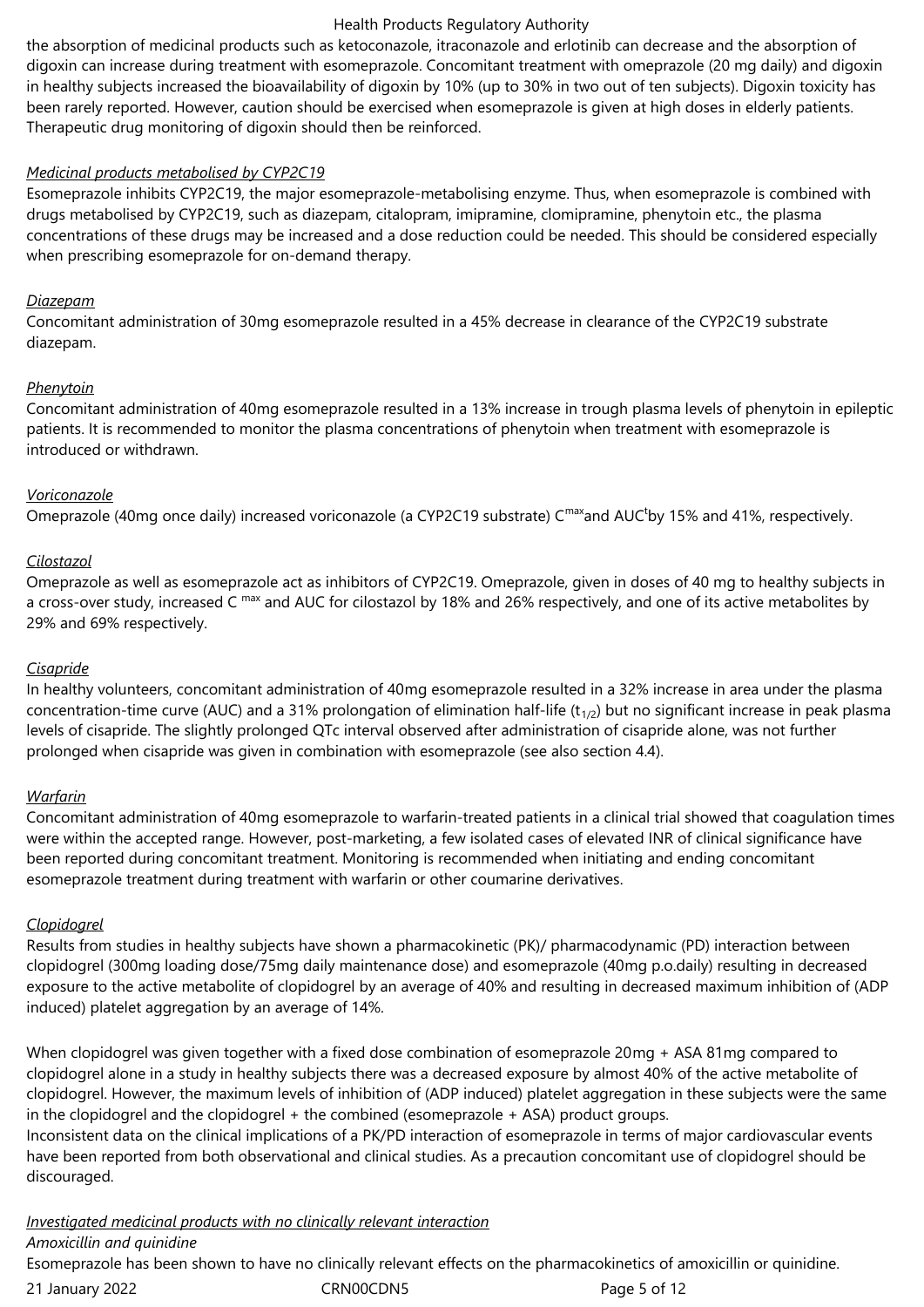## *Naproxen or rofecoxib*

Studies evaluating concomitant administration of esomeprazole and either naproxen or rofecoxib did not identify any clinically relevant pharmacokinetic interactions during short-term studies.

## Effects of other medicinal products on the pharmacokinetics of esomeprazole

## *Medicinal products which inhibit CYP2C19 and/or CYP3A4*

Esomeprazole is metabolised by CYP2C19 and CYP3A4. Concomitant administration of esomeprazole and a CYP3A4 inhibitor, clarithromycin (500mg b.i.d.), resulted in a doubling of the exposure (AUC) to esomeprazole. Concomitant administration of esomeprazole and a combined inhibitor of CYP2C19 and CYP3A4 may result in more than doubling of the esomeprazole exposure. The CYP2C19 and CYP3A4 inhibitor voriconazole increased omeprazole AUC<sup>t</sup>by 280%. A dose adjustment of esomeprazole is not regularly required in either of these situations. However, dose adjustment should be considered in patients with severe hepatic impairment and if long-term treatment is indicated.

## *Medicinal products which induce CYP2C19 and/or CYP3A4*

Drugs known to induce CYP2C19 or CYP3A4 or both (such as rifampicin and St. John's wort) may lead to decreased esomeprazole serum levels by increasing the esomeprazole metabolism.

## *Paediatric population*

Interaction studies have only been performed in adults.

## **4.6 Fertility, pregnancy and lactation**

#### **Pregnancy**

Clinical data on exposed pregnancies with Nexium are insufficient. With the racemic mixture, omeprazole, data on a larger number of exposed pregnancies from epidemiological studies indicate no malformative nor foetotoxic effect. Animal studies with esomeprazole do not indicate direct or indirect harmful effects with respect to embryonal/foetal development. Animal studies with the racemic mixture do not indicate direct or indirect harmful effects with respect to pregnancy, parturition or postnatal development. Caution should be exercised when prescribing to pregnant women.

A moderate amount of data on pregnant women (between 300-1000 pregnancy outcomes) indicates no malformative or foeto/neonatal toxicity of esomeprazole.

Animal studies do not indicate direct or indirect harmful effects with respect to reproductive toxicity (see section 5.3).

#### Breast-feeding

It is not known whether esomeprazole is excreted in human breast milk. There is insufficient information on the effects of esomeprazole in newborns/infants. Esomeprazole should not be used during breast-feeding.

#### Fertility

Animal studies with the racemic mixture omeprazole, given by oral administration do not indicate effects with respect to fertility.

## **4.7 Effects on ability to drive and use machines**

Esomeprazole has minor influence on the ability to drive and use machines. Adverse reactions such as dizziness (uncommon) and blurred vision (rare) has been reported (see section 4.8). If affected patients should not drive or use machines.

#### **4.8 Undesirable effects**

#### Summary of the safety profile

Headache, abdominal pain, diarrhoea and nausea are among those adverse reactions that have been most commonly reported in clinical trials (and also from post-marketing use). In addition, the safety profile is similar for different formulations, treatment indications, age groups and patient populations. No dose-related adverse reactions have been identified.

## Tabulated list of adverse reactions

21 January 2022 CRN00CDN5 Page 6 of 12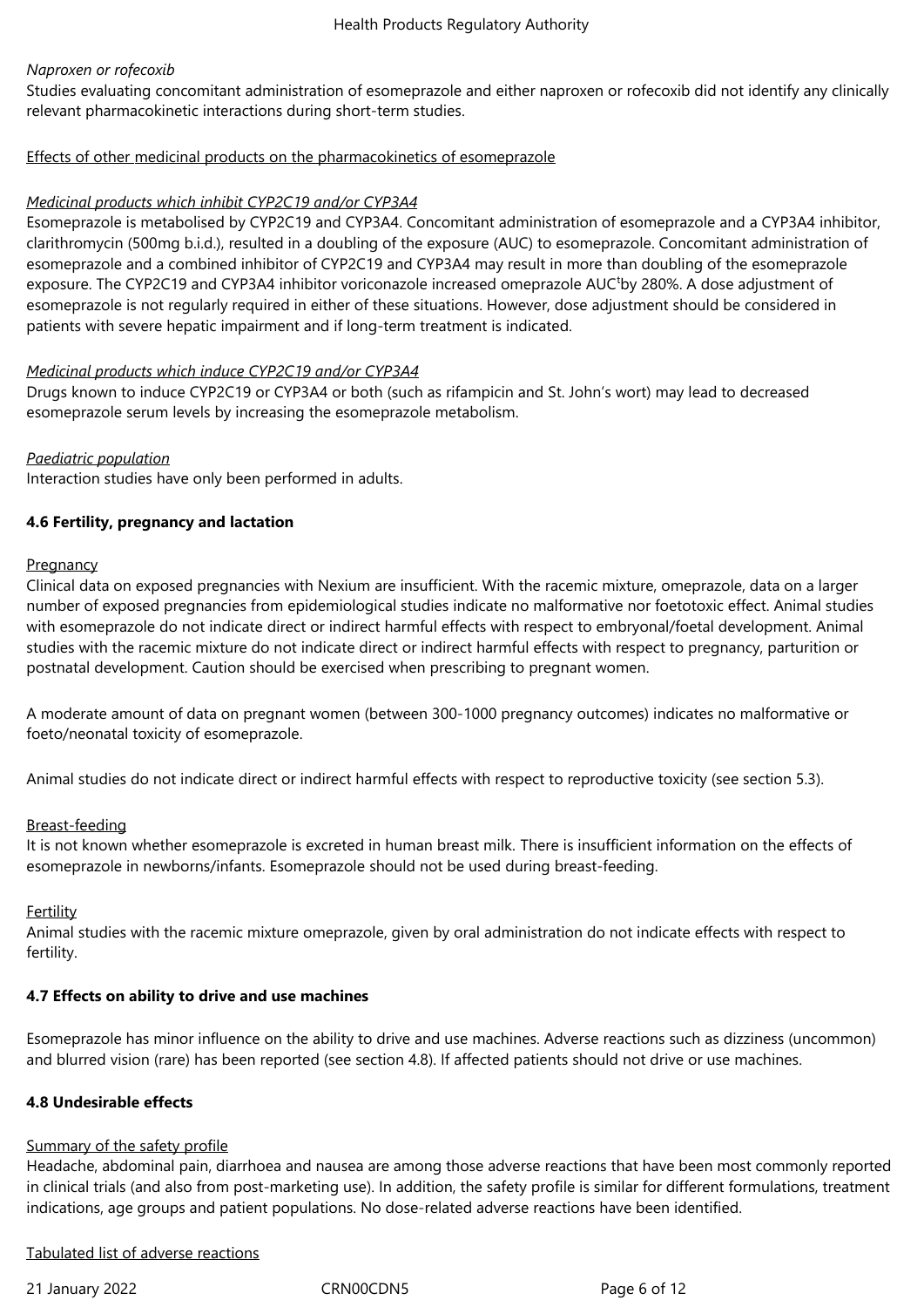common  $\geq$ 1/100 to <1/10; uncommon  $\geq$ 1/1,000 to <1/100; rare  $\geq$ 1/10,000 to <1/1,000; very rare <1/10,000; not known (cannot be estimated from the available data).

| <b>System Organ Class</b>                            | <b>Frequency</b> | <b>Undesirable Effect</b>                                  |
|------------------------------------------------------|------------------|------------------------------------------------------------|
| Blood and lymphatic system disorders                 | Rare             | Leukopenia, thrombocytopenia                               |
|                                                      | Very rare        | Agranulocytosis, pancytopenia                              |
|                                                      |                  | Hypersensitivity reactions e.g. fever, angioedema and      |
| Immune system disorders                              | Rare             | anaphylactic reaction/shock                                |
| Metabolism and nutrition disorders                   | Uncommon         | Peripheral oedema                                          |
|                                                      | Rare             | Hyponatraemia                                              |
|                                                      |                  | Hypomagnesaemia (see section 4.4); severe                  |
|                                                      | Not known        | hypomagnesaemia can correlate with hypocalcaemia.          |
|                                                      |                  | Hypomagnesaemia may also be associated with                |
|                                                      |                  | hypokalaemia.                                              |
| Psychiatric disorders                                | Uncommon         | Insomnia                                                   |
|                                                      | Rare             | Agitation, confusion, depression                           |
|                                                      | Very rare        | Aggression, hallucinations                                 |
| <b>Nervous system disorders</b>                      | Common           | Headache                                                   |
|                                                      | Uncommon         | Dizziness, paraesthesia, somnolence                        |
|                                                      | Rare             | Taste disturbance                                          |
| Eye disorders                                        | Rare             | <b>Blurred</b> vision                                      |
| Ear and labyrinth disorders                          | Uncommon         | Vertigo                                                    |
| Respiratory, thoracic and mediastinal disorders      | Rare             | Bronchospasm                                               |
| Gastrointestinal disorders                           | Common           | Abdominal pain, constipation, diarrhoea, flatulence,       |
|                                                      |                  | nausea/vomiting, fundic gland polyps (benign)              |
|                                                      | Uncommon         | Dry mouth                                                  |
|                                                      | Rare             | Stomatitis, gastrointestinal candidiasis                   |
|                                                      | Not known        | Microscopic colitis                                        |
| Hepatobiliary disorders                              | Uncommon         | Increased liver enzymes                                    |
|                                                      | Rare             | Hepatitis with or without jaundice                         |
|                                                      | Very rare        | Hepatic failure, encephalopathy in patients with           |
|                                                      |                  | pre-existing liver disease                                 |
| Skin and subcutaneous tissue disorders               | Uncommon         | Dermatitis, pruritus, rash, urticaria                      |
|                                                      | Rare             | Alopecia, photosensitivity                                 |
|                                                      |                  | Erythema multiforme, Stevens-Johnson syndrome, toxic       |
|                                                      | Very rare        | epidermal necrolysis (TEN), drug reaction with             |
|                                                      |                  | eosinophilia and systemic symptoms (DRESS)                 |
|                                                      | Not known        | Subacute cutaneous lupus erythematosus (see section 4.4)   |
| Musculoskeletal and connective tissue disorders      | Uncommon         | Fracture of the hip, wrist or spine (see section 4.4)      |
|                                                      | Rare             | Arthralgia, myalgia                                        |
|                                                      | Very rare        | Muscular weakness                                          |
| <b>Renal and urinary disorders</b>                   | Very rare        | Interstitial nephritis; in some patients renal failure has |
|                                                      |                  | been reported concomitantly.                               |
| Reproductive system and breast disorders             | Very rare        | Gynaecomastia                                              |
| General disorders and administration site conditions | Rare             | Malaise, increased sweating                                |

## **Reporting of suspected adverse reactions**

Reporting suspected adverse reactions after authorisation of the medicinal product is important. It allows continued monitoring of the benefit/risk balance of the medicinal product. Healthcare professionals are asked to report any suspected adverse reactions via:

HPRA Pharmacovigilance Website: www.hpra.ie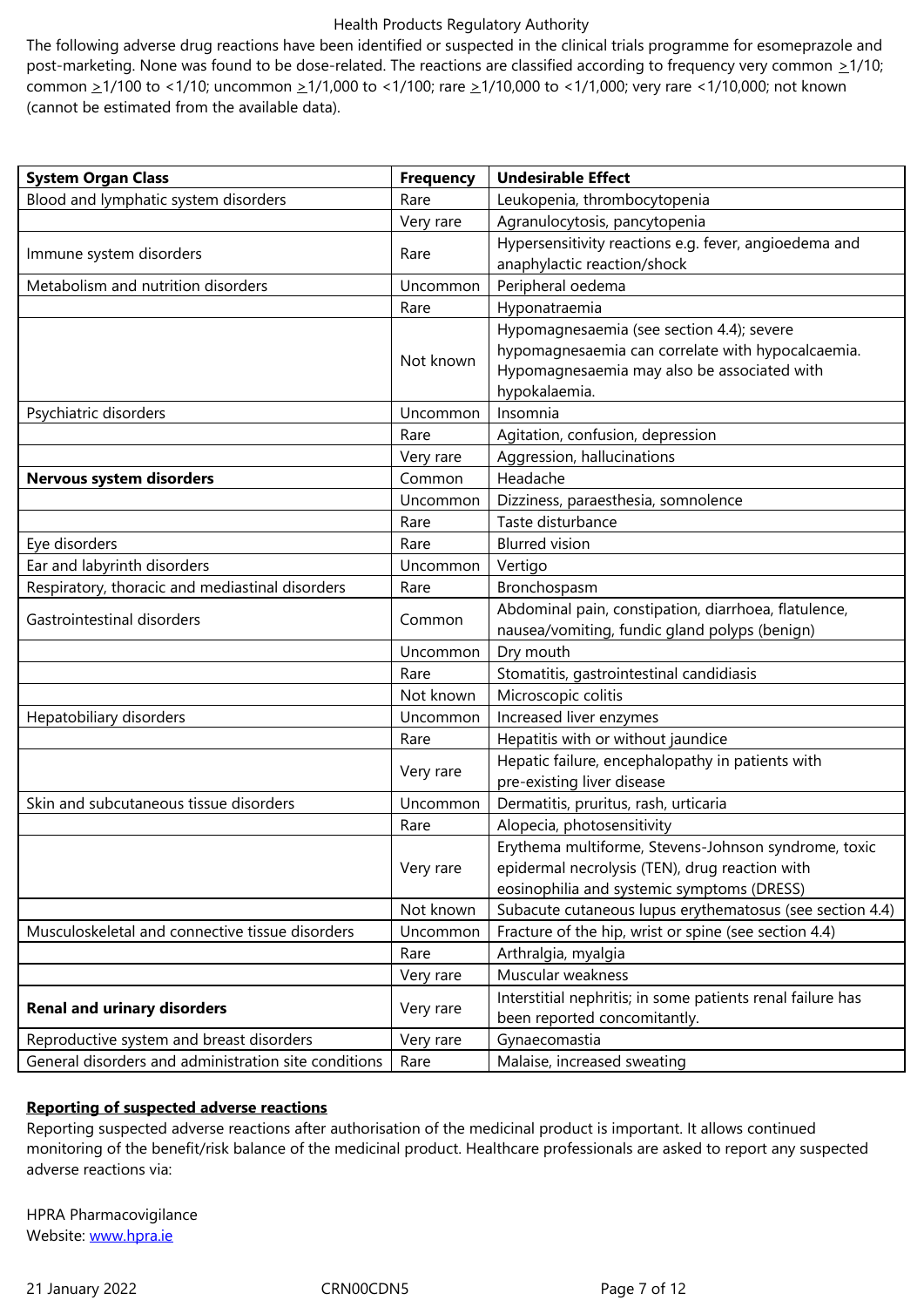#### **4.9 Overdose**

There is very limited experience to date with deliberate overdose. The symptoms described in connection with 280 mg were gastrointestinal symptoms and weakness. Single doses of 80 mg esomeprazole were uneventful. No specific antidote is known. Esomeprazole is extensively plasma protein bound and is therefore not readily dialyzable. As in any case of overdose, treatment should be symptomatic and general supportive measures should be utilised.

#### **5 PHARMACOLOGICAL PROPERTIES**

#### **5.1 Pharmacodynamic properties**

Pharmacotherapeutic group: Drugs for acid-related disorders, proton pump inhibitors ATC code: A02B C05

Esomeprazole is the *S*-isomer of omeprazole and reduces gastric acid secretion through a specific targeted mechanism of action. It is a specific inhibitor of the acid pump in the parietal cell. Both the *R*- and *S*-isomer of omeprazole have similar pharmacodynamic activity.

#### Mechanism of action

Esomeprazole is a weak base and is concentrated and converted to the active form in the highly acidic environment of the secretory canaliculi of the parietal cell, where it inhibits the enzyme H<sup>+</sup>K<sup>+</sup>-ATPase – the acid pump and inhibits both basal and stimulated acid secretion.

#### Pharmacodynamic effects

After oral dosing with esomeprazole 20 mg and 40 mg the onset of effect occurs within one hour. After repeated administration with 20 mg esomeprazole once daily for five days, mean peak acid output after pentagastrin stimulation is decreased 90% when measured 6–7 hours after dosing on day five.

After five days of oral dosing with 20 mg and 40 mg of esomeprazole, intragastric pH above 4 was maintained for a mean time of 13 hours and 17 hours, respectively over 24 hours in symptomatic GERD patients. The proportion of patients maintaining an intragastric pH above 4 for at least 8, 12 and 16 hours respectively were for esomeprazole 20 mg 76%, 54% and 24%. Corresponding proportions for esomeprazole 40 mg were 97%, 92% and 56%.

Using AUC as a surrogate parameter for plasma concentration, a relationship between inhibition of acid secretion and exposure has been shown.

Healing of reflux esophagitis with esomeprazole 40 mg occurs in approximately 78% of patients after four weeks, and in 93% after eight weeks.

One week treatment with esomeprazole 20 mg b.i.d. and appropriate antibiotics, results in successful eradication of *H. pylori* in approximately 90% of patients.

After eradication treatment for one week, there is no need for subsequent monotherapy with antisecretory drugs for effective ulcer healing and symptom resolution in uncomplicated duodenal ulcers.

In a randomised, double blind, placebo-controlled clinical study, patients with endoscopically confirmed peptic ulcer bleeding characterised as Forrest Ia, Ib, IIa or IIb (9%, 43%, 38% and 10% respectively) were randomised to receive Nexium solution for infusion (n=375) or placebo (n=389). Following endoscopic haemostasis, patients received either 80 mg esomeprazole as an intravenous infusion over 30 minutes followed by a continuous infusion of 8 mg per hour or placebo for 72 hours. After the initial 72 hour period, all patients received open label 40 mg oral Nexium for 27 days for acid suppression. The occurrence of rebleeding within 3 days was 5.9% in the Nexium treated group compared to 10.3% for the placebo group. At 30 days post-treatment, the occurrence of rebleeding in the Nexium treated versus the placebo treated group was 7.7% vs 13.6%.

During treatment with antisecretory medicinal products, serum gastrin increases in response to the decreased acid secretion. Also CgA increases due to decreased gastric acidity. The increased CgA level may interfere with investigations for neuroendocrine tumours. Available published evidence suggests that proton pump inhibitors should be discontinued between 5 days and 2 weeks prior to CgA measurements. This is to allow CgA levels that might be spuriously elevated following PPI treatment to return to reference range.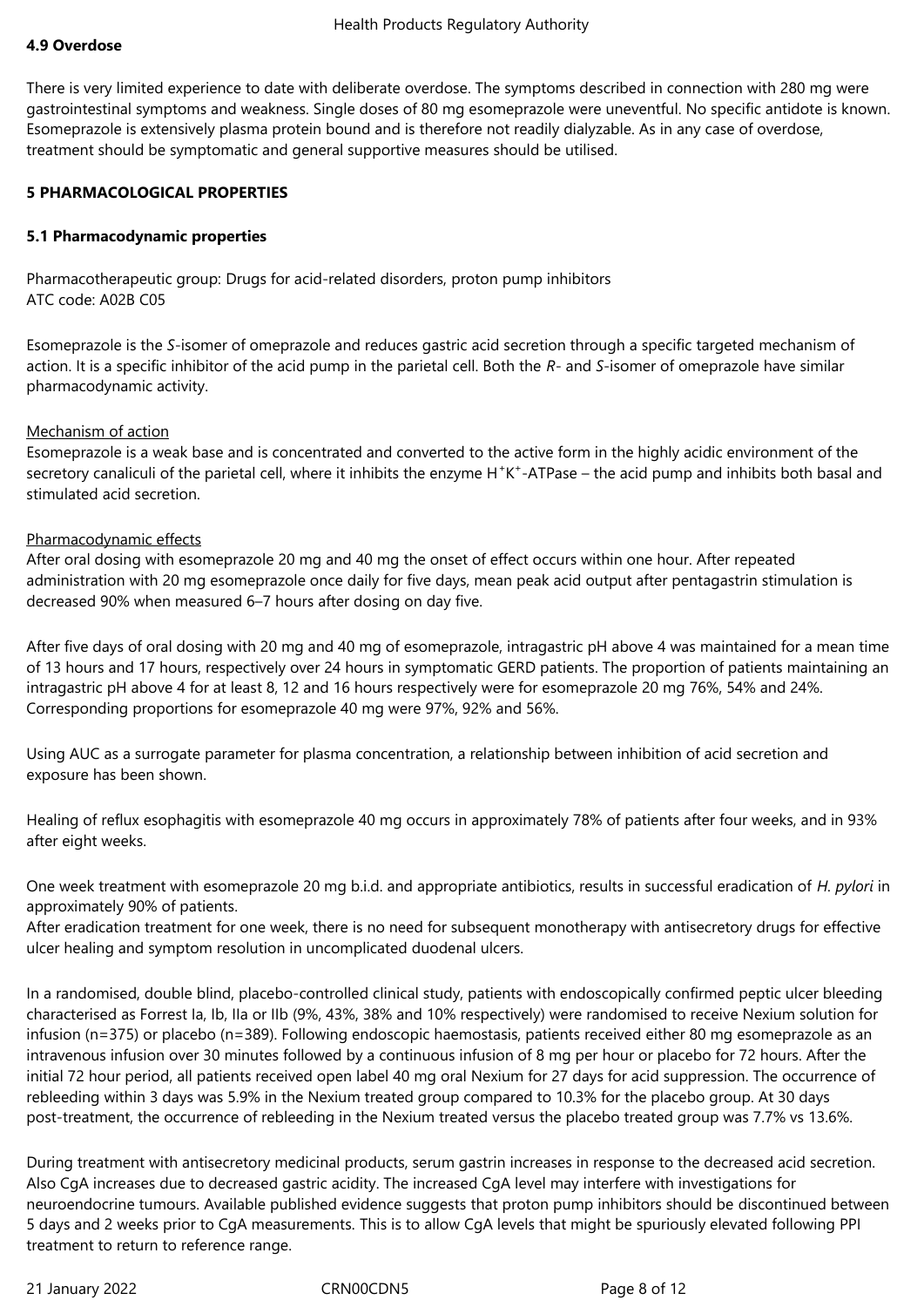An increased number of ECL cells possibly related to the increased serum gastrin levels, have been observed in both children and adults during long-term treatment with esomeprazole. The findings are considered to be of no clinical significance.

During long-term treatment with antisecretory drugs, gastric glandular cysts have been reported to occur at a somewhat increased frequency. These changes are a physiological consequence of pronounced inhibition of acid secretion, are benign and appear to be reversible.

Decreased gastric acidity due to any means including proton pump inhibitors, increases gastric counts of bacteria normally present in the gastrointestinal tract. Treatment with proton pump inhibitors may lead to slightly increased risk of gastrointestinal infections such as *Salmonella* and *Campylobacter* and, in hospitalised patients, possibly also *Clostridium difficile*.

#### Clinical efficacy

In two studies with ranitidine as an active comparator, Nexium showed better effect in healing of gastric ulcers in patients using NSAIDs, including COX-2 selective NSAIDs.

In two studies with placebo as comparator, Nexium showed better effect in the prevention of gastric and duodenal ulcers in patients using NSAIDs (aged >60 and/or with previous ulcer), including COX-2 selective NSAIDs.

#### Paediatric population

In a study in paediatric GERD patients (<1 to 17 years of age) receiving long-term PPI treatment, 61% of the children developed minor degrees of ECL cell hyperplasia with no known clinical significance and with no development of atrophic gastritis or carcinoid tumours.

#### **5.2 Pharmacokinetic properties**

#### Absorption

Esomeprazole is acid labile and is administered orally as enteric-coated granules. *In vivo* conversion to the *R*-isomer is negligible. Absorption of esomeprazole is rapid, with peak plasma levels occurring approximately 1-2 hours after dose. The absolute bioavailability is 64% after a single dose of 40 mg and increases to 89% after repeated once daily administration. For 20 mg esomeprazole the corresponding values are 50% and 68%, respectively.

Food intake both delays and decreases the absorption of esomeprazole although this has no significant influence on the effect of esomeprazole on intragastric acidity.

#### **Distribution**

The apparent volume of distribution at steady state in healthy subjects is approximately 0.22 l/kg body weight. Esomeprazole is 97% plasma protein bound.

#### **Biotransformation**

Esomeprazole is completely metabolised by the cytochrome P450 system (CYP). The major part of the metabolism of esomeprazole is dependent on the polymorphic CYP2C19, responsible for the formation of the hydroxy- and desmethyl metabolites of esomeprazole. The remaining part is dependent on another specific isoform, CYP3A4, responsible for the formation of esomeprazole sulphone, the main metabolite in plasma.

#### Elimination

The parameters below reflect mainly the pharmacokinetics in individuals with a functional CYP2C19 enzyme, extensive metabolisers.

Total plasma clearance is about 17 l/h after a single dose and about 9 l/h after repeated administration. The plasma elimination half-life is about 1.3 hours after repeated once daily dosing. Esomeprazole is completely eliminated from plasma between doses with no tendency for accumulation during once-daily administration.

The major metabolites of esomeprazole have no effect on gastric acid secretion. Almost 80% of an oral dose of esomeprazole is excreted as metabolites in the urine, the remainder in the faeces. Less than 1% of the parent drug is found in urine.

Linearity/non-linearity

21 January 2022 CRN00CDN5 Page 9 of 12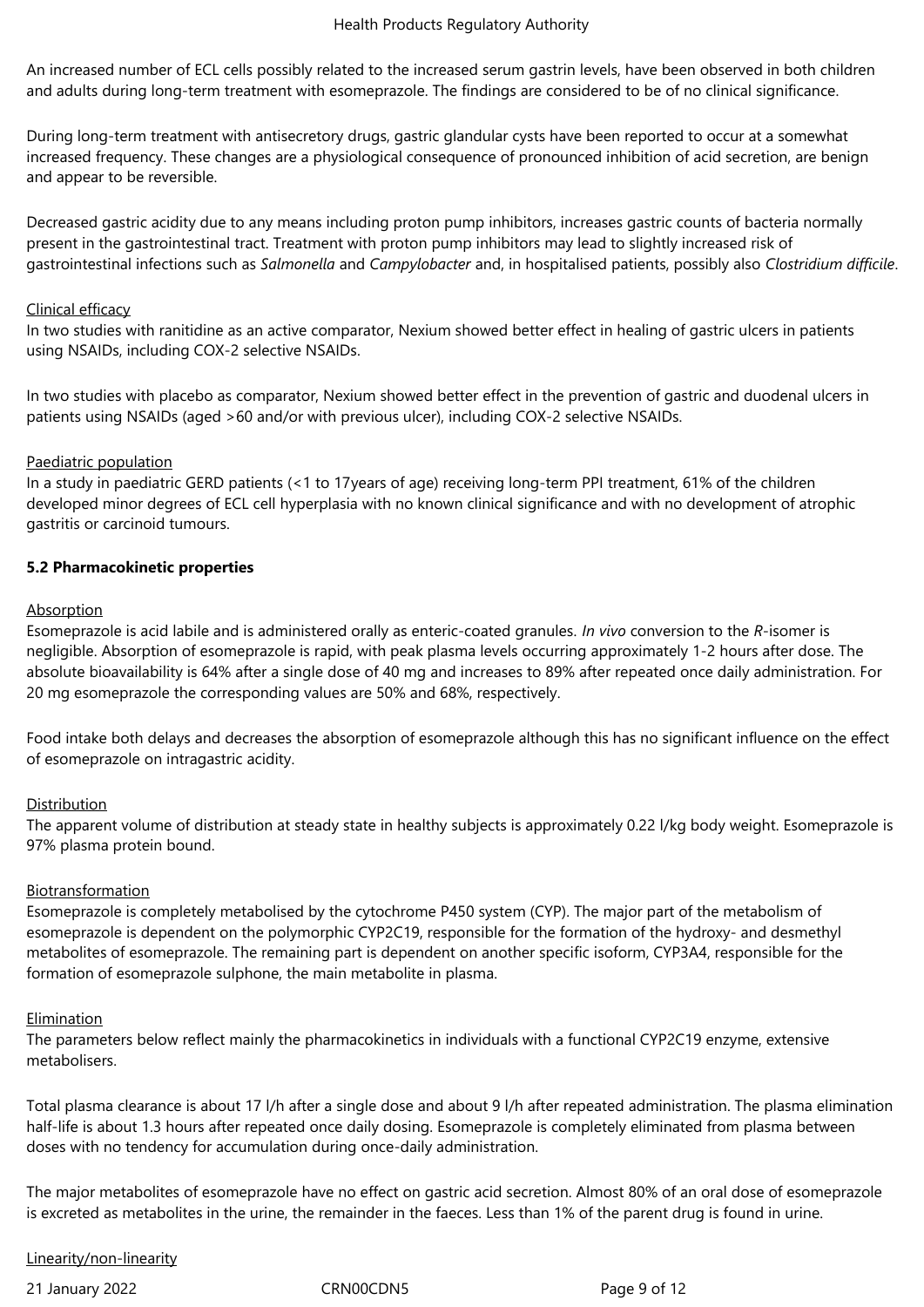The pharmacokinetics of esomeprazole has been studied in doses up to 40 mg b.i.d. The area under the plasma concentration-time curve increases with repeated administration of esomeprazole. This increase is dose-dependent and results in a more than dose proportional increase in AUC after repeated administration. This time- and dose-dependency is due to a decrease of first pass metabolism and systemic clearance probably caused by an inhibition of the CYP2C19 enzyme by esomeprazole and/or its sulphone metabolite.

## Special patient populations

## *Poor metabolisers*

Approximately 2.9 ±1.5% of the population lack a functional CYP2C19 enzyme and are called poor metabolisers. In these individuals the metabolism of esomeprazole is probably mainly catalysed by CYP3A4. After repeated once daily administration of 40 mg esomeprazole, the mean area under the plasma concentration-time curve was approximately 100% higher in poor metabolisers than in subjects having a functional CYP2C19 enzyme (extensive metabolisers). Mean peak plasma concentrations were increased by about 60%. These findings have no implications for the posology of esomeprazole.

#### *Gender*

Following a single dose of 40 mg esomeprazole the mean area under the plasma concentration-time curve is approximately 30% higher in females than in males. No gender difference is seen after repeated once daily administration. These findings have no implications for the posology of esomeprazole.

## *Hepatic impairment*

The metabolism of esomeprazole in patients with mild to moderate liver dysfunction may be impaired. The metabolic rate is decreased in patients with severe liver dysfunction resulting in a doubling of the area under the plasma concentration-time curve of esomeprazole. Therefore, a maximum of 20 mg should not be exceeded in patients with severe dysfunction. Esomeprazole or its major metabolites do not show any tendency to accumulate with once daily dosing.

## *Renal impairment*

No studies have been performed in patients with decreased renal function. Since the kidney is responsible for the excretion of the metabolites of esomeprazole but not for the elimination of the parent compound, the metabolism of esomeprazole is not expected to be changed in patients with impaired renal function.

*Elderly*

The metabolism of esomeprazole is not significantly changed in elderly subjects (71-80 years of age).

#### *Paediatric population*

#### *Adolescents 12-18 years:*

Following repeated dose administration of 20 mg and 40 mg esomeprazole, the total exposure (AUC) and the time to reach maximum plasma drug concentration ( $t^{max}$ ) in 12 to 18 year-olds was similar to that in adults for both esomeprazole doses.

## **5.3 Preclinical safety data**

Non-clinical data reveal no special hazard for humans based on conventional studies of safety pharmacology, repeated dose toxicity, genotoxicity, carcinogenic potential, toxicity to reproduction and development. Adverse reactions not observed in clinical studies, but seen in animals at exposure levels similar to clinical exposure levels and with possible relevance to clinical use were as follows:

Carcinogenicity studies in the rat with the racemic mixture have shown gastric ECL-cell hyperplasia and carcinoids. These gastric effects in the rat are the result of sustained, pronounced hypergastrinaemia secondary to reduced production of gastric acid and are observed after long-term treatment in the rat with inhibitors of gastric acid secretion.

#### **6 PHARMACEUTICAL PARTICULARS**

## **6.1 List of excipients**

Glycerol monostearate 40-55, hyprolose, hypromellose, iron oxide ( reddish-brown ) (E 172), magnesium stearate,

21 January 2022 CRN00CDN5 Page 10 of 12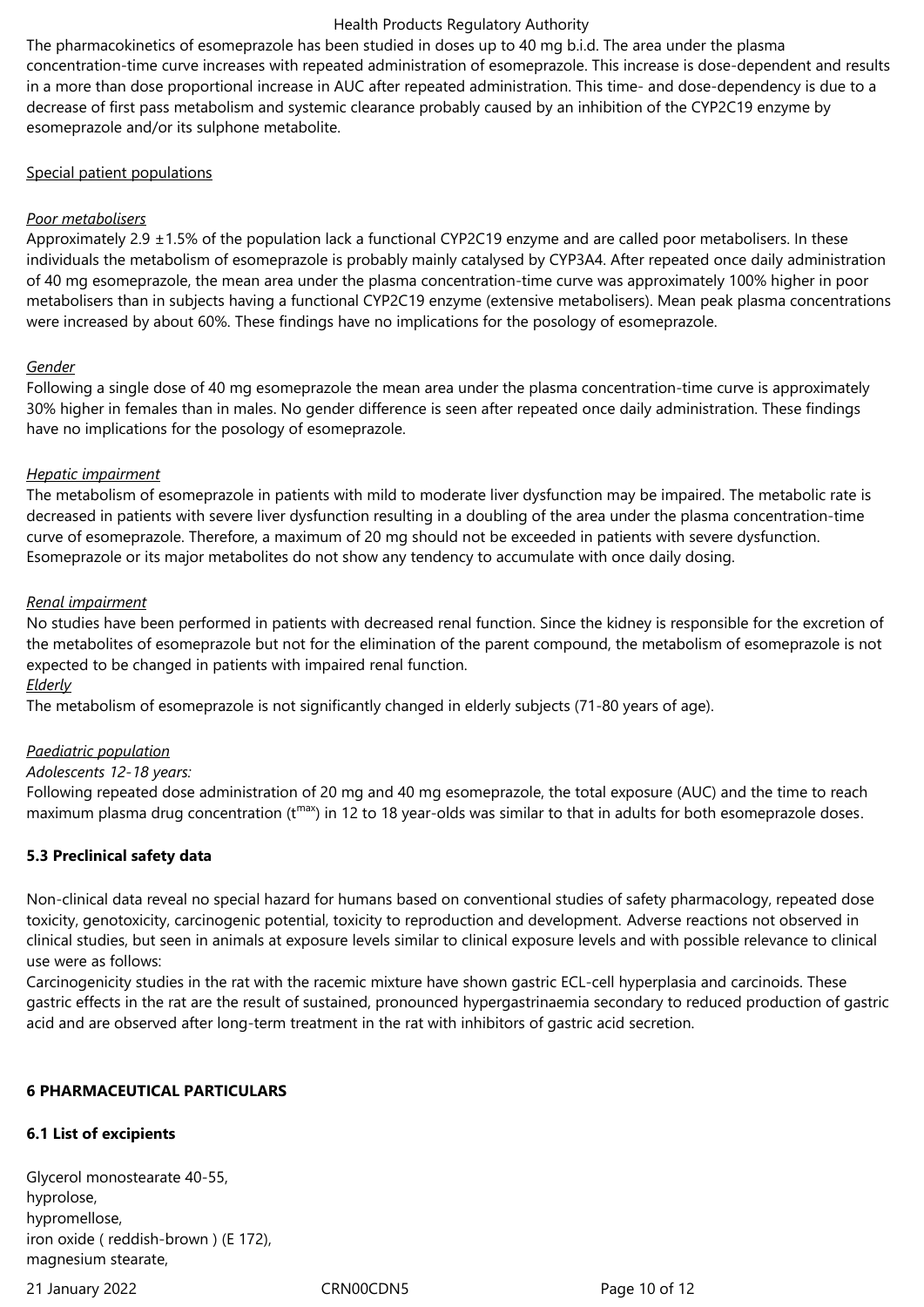Health Products Regulatory Authority methacrylic acid ethyl acrylate copolymer (1:1) dispersion 30 per cent, cellulose microcrystalline, synthetic paraffin, macrogols, polysorbate 80, crospovidone, sodium stearyl fumarate, sugar spheres (sucrose and maize starch), talc, titanium dioxide (E 171),

triethyl citrate.

## **6.2 Incompatibilities**

Not applicable.

## **6.3 Shelf life**

3 years 2 years in climate zones III-IV.

## **6.4 Special precautions for storage**

Do not store above 30°C.

Keep the container tightly closed (bottle) in order to protect from moisture. Store in the original package (blister) in order to protect from moisture.

#### **6.5 Nature and contents of container**

- Polyethylene bottle with a tamper proof, polypropylene screw cap equipped with a desiccant capsule.

- Aluminium blister package.

Bottles of 2, 5, 7, 14, 15, 28, 30, 56, 60, 100, 140 (5x28) tablets. Blister packs in wallet and/or carton of 3, 7, 7x1, 14, 15, 25x1, 28, 30, 50x1, 56, 60, 90, 98, 100x1, 140 tablets.

Not all pack sizes may be marketed.

# **6.6 Special precautions for disposal and other handling**

No special requirements for disposal.

## Administration through gastric tube

- 1. Put the tablet into an appropriate syringe and fill the syringe with approximately 25 ml water and approximately 5 ml air. For some tubes, dispersion in 50 ml water is needed to prevent the pellets from clogging the tube.
- 2. Immediately shake the syringe for approximately 2 minutes to disperse the tablet.
- 3. Hold the syringe with the tip up and check that the tip has not clogged.
- 4. Attach the syringe to the tube whilst maintaining the above position.
- 5. Shake the syringe and position it with the tip pointing down. Immediately inject 5–10 ml into the tube. Invert the syringe after injection and shake (the syringe must be held with the tip pointing up to avoid clogging of the tip).
- 6. Turn the syringe with the tip down and immediately inject another 5–10 ml into the tube. Repeat this procedure until the syringe is empty.
- 7. Fill the syringe with 25 ml of water and 5 ml of air and repeat step 5 if necessary to wash down any sediment left in the syringe. For some tubes, 50 ml water is needed.